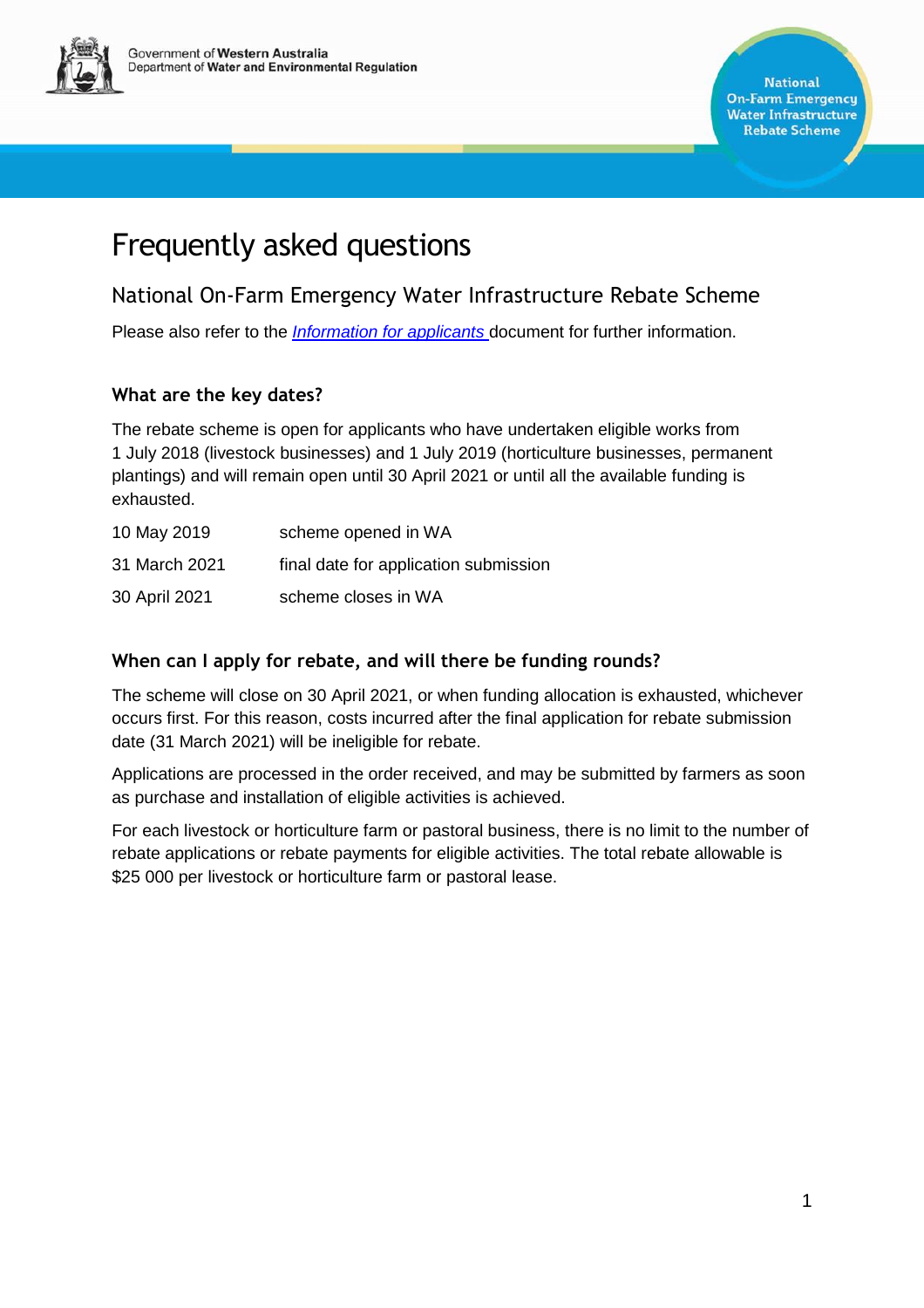| Scheme year<br>reference | <b>Purchased and</b><br>installed<br>eligible<br>infrastructure<br>and activities | <b>Application</b><br>should be<br>submitted by | <b>Applies to</b>                                                                  |
|--------------------------|-----------------------------------------------------------------------------------|-------------------------------------------------|------------------------------------------------------------------------------------|
|                          | 1 July 2018 to<br>30 June 2019                                                    | 10 May 2019 to<br>30 June 2019                  | Primary (livestock) producers only                                                 |
| 2                        | 1 July 2019 to<br>31 March 2020                                                   | 31 March 2020                                   | Primary (livestock) producers and<br>horticulture farmers (permanent<br>plantings) |
| 3                        | 1 April 2020 to<br>31 March 2021                                                  | 31 March 2021                                   | Primary (livestock) producers and<br>horticulture farmers (permanent<br>plantings) |

The guideline dates to apply for rebates during scheme years 2 and 3 reflect the scheme's annual funding cycle as set by the Commonwealth, and may span different financial years.

Applications for rebates on costs incurred in April to June 2020 may be submitted in scheme year 3, across the financial year.

Farmers are requested to apply for rebates by 31 March 2020 (year 2) and 31 March 2021 (year 3) to allow as many rebate payments as possible by 30 April of each year.

## **Who is eligible?**

The National On-Farm Emergency Water Infrastructure Rebate Scheme is open to all commercial livestock farmers, horticulture (permanent plantings) farmers and pastoralists in rural Western Australia, including properties connected to the reticulated scheme network.

Livestock farmers and pastoralists are eligible for rebates for all eligible infrastructure and activities under the scheme from 1 July 2018.

Commercial horticulture farmers (permanent plantings) are eligible for rebates for the drilling of new horticulture groundwater bores and desilting of horticulture dams by a contractor from 1 July 2019.

#### **How does a farmer apply for a rebate under the scheme?**

Information for applicants is available from the department's website [\(www.dwer.wa.gov.au/NOFEWIRS\)](http://www.dwer.wa.gov.au/NOFEWIRS).

Firstly, you need to confirm eligibility for the rebate scheme. If eligible, you can then purchase and undertake works. Next, you apply for a rebate toward the costs of eligible activities online via the department's Smarty Grants platform or via email using the PDF *Application for rebate form*. Supporting invoices and photographs must be lodged with application. All rebates are paid by Electronic Funds Transfer to the nominated bank account.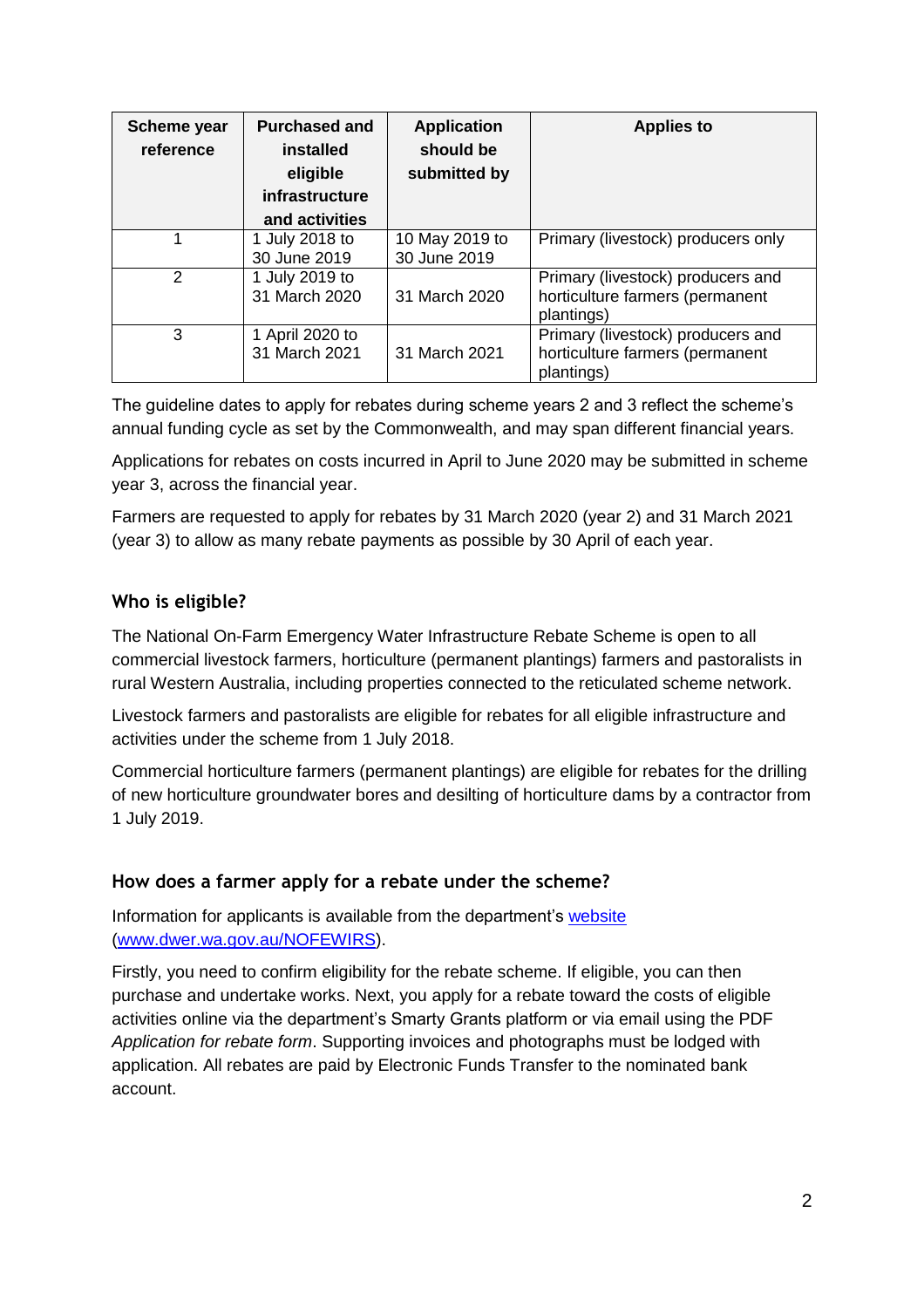## **What are the eligibility criteria?**

To be eligible to apply for the National On-Farm Emergency Water Infrastructure Rebate Scheme, you must demonstrate:

- You are property owner, share farmer or lease holder in the livestock or horticulture industry.
- You are a commercial livestock or horticulture farmer or pastoralist as defined by the Department of Water and Environmental Regulation.
- The commercial livestock or horticulture business or pastoral lease operates under one of the approved industries:
	- livestock (includes sheep, beef, dairy, general livestock or any combination of these)
	- horticulture (includes orchards, vineyards, general permanent plantings, or any combination of these).
- You purchased and installed water infrastructure on farm for an animal welfare or permanent planting water need and to improve resilience against livestock water deficiency or permanent planting water deficiency.
- The property where the new on-farm water infrastructure is purchased and installed is in rural Western Australia.
- The purchase and installation of new on-farm livestock water infrastructure occurred:
	- after 30 June 2018 for livestock farmers (for all eligible activities)
	- after 30 June 2019 for horticulture farmers (for developed production bores and desilting of dams only)
- Your application for rebate is only for the purchase and installation of eligible water infrastructure and activities.

Please refer to the *Information for applicants* document for further information.

## **What is the maximum rebate that a farmer can receive under the scheme?**

The maximum rebate is up to \$25 000 per livestock or horticulture (permanent plantings) farm business or pastoral lease.

## **Can I make additional application(s) for a rebate if I have already received a rebate(s) for less than \$25 000 total?**

Yes, for each livestock or horticulture (permanent plantings) farm business or pastoral lease, there is no limit to the number of rebate applications or rebate payments allowable for eligible activities, but the total rebate allowable is \$25 000 per business.

Eligible activities for horticultural businesses (permanent plantings) are limited to drilling of horticulture groundwater bores and desilting of dams by contractors.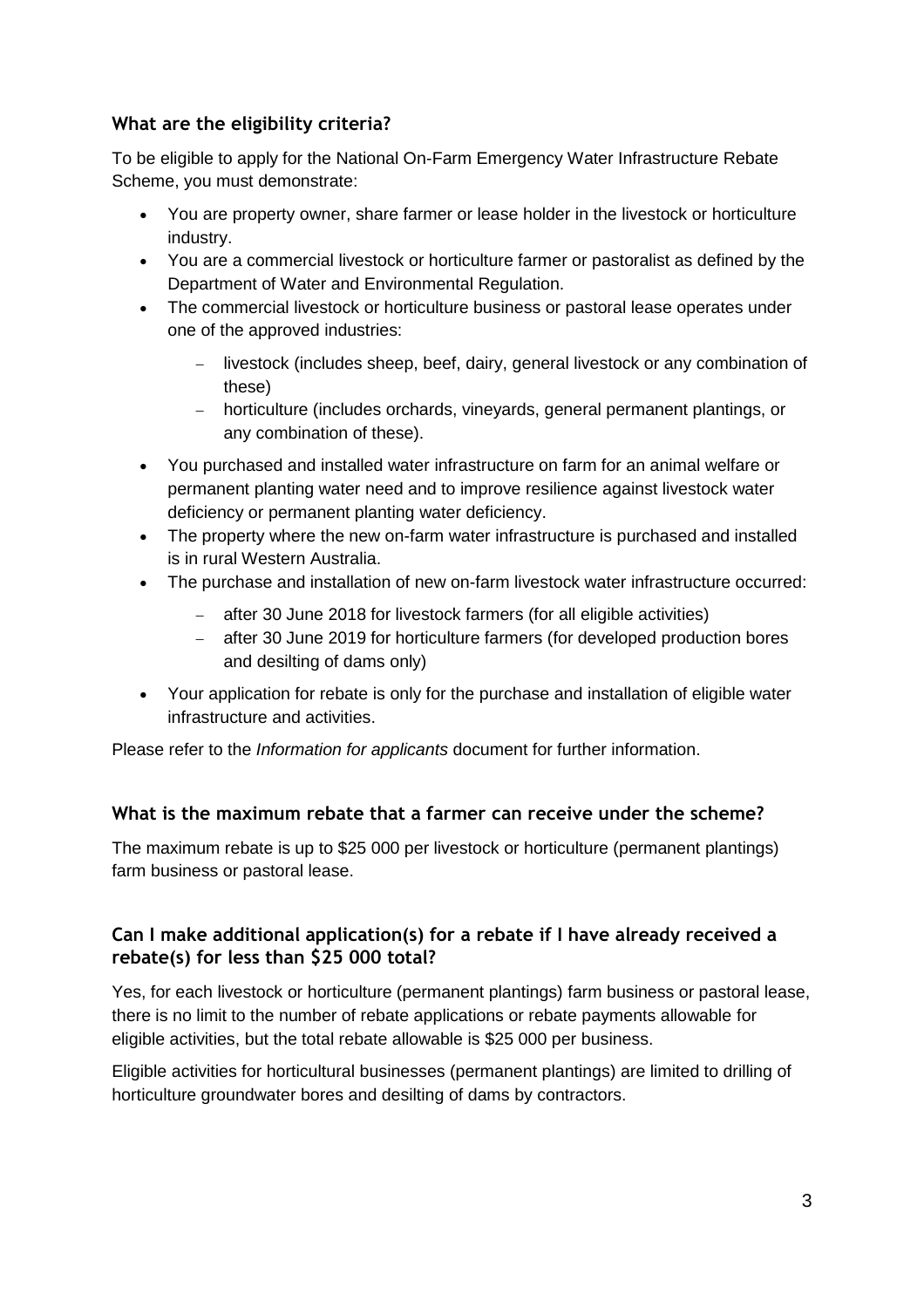## **What financial contribution is required from the applicant?**

Farmers and/or pastoralists are required to contribute a minimum of 75 per cent of the cost of eligible activities to apply for a rebate on costs associated with eligible activities.

## **What is the maximum time available for the completion of projects?**

Applications for a rebate will be received and assessed after works have been completed. Rebates should be claimed within the same financial year as works are undertaken. Completed applications for rebate are assessed against the eligibility criteria in the order received.

## **What type of infrastructure and activities will be funded through the scheme?**

Eligible infrastructure and activities, purchased and installed after 30 June 2019, for horticultural (permanent plantings) businesses include:

- drilling of new horticulture groundwater bores
- desilting of dams by contractors.

Eligible infrastructure and activities, purchased and installed after 30 June 2018, for primary producer (livestock) businesses include:

- pipes and other materials, fittings or equipment necessary to install stock water distribution infrastructure, *excluding* purchase of machinery
- water storage devices (tanks and troughs) associated with stock watering
- water pumps and associated distribution systems
- de-silting works of existing dams by contractor using contractor's own equipment
- drilling of new stock bores and bore pump tests to confirm yield and water quality suitable for stock
- power sources to distribute water to livestock watering points (including generators, windmills and solar)
- freight costs to purchase and install equipment
- professional installation costs to establish the water infrastructure.

**Note:** Rebates will not be paid without evidence the eligible goods and services have been paid in full. Evidence may include itemised tax receipts and invoices, bank transaction records or online payment statements.

If the eligible item or activity is not clearly noted on invoices, the applicant must provide a description of items including, for example, size of tank (litres or kilolitres), diameter and length of pipe, depth of bore and results of bore pump test from the bore contractor.

## **Is there a maximum claim limit on each eligible item or activity?**

There is no limit on the number of items, and there is no per-item limit.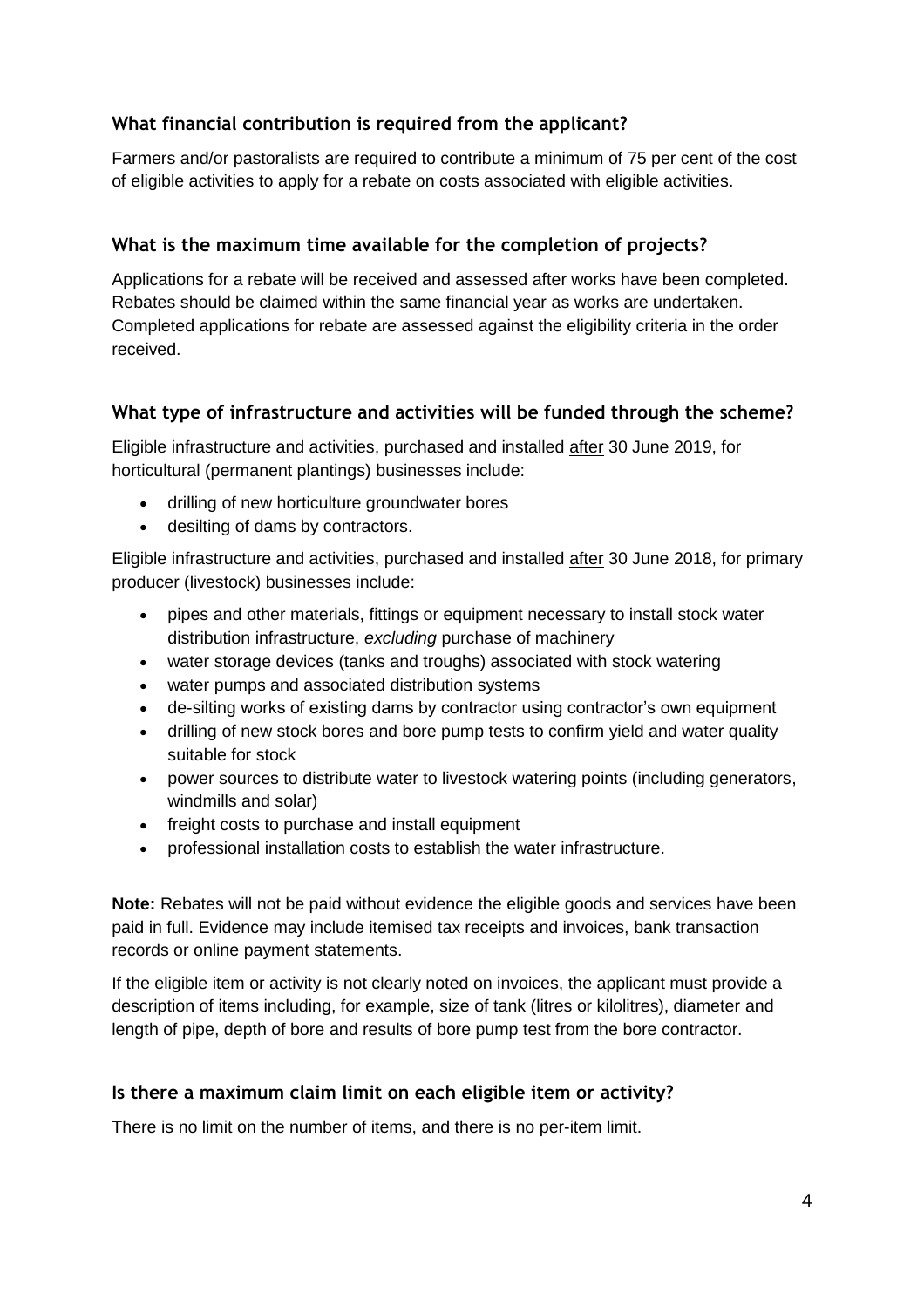The rebate available is 25 per cent of the cost of purchase, delivery and, if applicable, the labour costs to engage a person to install water infrastructure. The maximum rebate payment is \$25 000 for all eligible items.

#### **Do I need approval to drill a bore?**

Not always, but you need to check with your local Department of Water and Environmental Regulation office to determine whether you need a bore licence.

For more information, log onto [www.dwer.wa.gov.au/water,](http://www.dwer.wa.gov.au/water) or call your nearest office.

Bore pump test results to confirm yield and water quality suitable for stock or permanent plantings are required to be submitted with invoices to be eligible for rebates under NOFEWIRS.

#### **What approval do I need to make a rebate claim for desalination system/reverse osmosis?**

The groundwater desalination process for farm water supply in Western Australia involves the disposal of saline effluent (brine), which is regulated and requires notification to authorities. Please contact the Department of Water and Environmental Regulation on 1800 780 300 to discuss the notice of intent to drain or pump water (NOID) process for desalination units.

An approval letter from the Commissioner of Soil and Land Conservation is required for desalination units to be eligible for rebates under NOFEWIRS.

The information for the NOID process is on the Department of Primary Industry and Regional Development's [website:](https://www.agric.wa.gov.au/soil-salinity/groundwater-desalination-and-regulation-farm-water-supply-western-australia) [www.agric.wa.gov.au](http://www.agric.wa.gov.au/)

#### **What items are not eligible for rebates?**

- Construction or upgrade of an existing dam or catchment.
- Wages for your employees or your self-assessed labour costs.
- Water infrastructure that is not intended for livestock.
- Items purchased prior to 1 July 2018 (livestock farmers) or 1 July 2019 (horticulture famers).
- Fencing of dams or mains power to water pump equipment.
- Water infrastructure works or costs already funded under other federal program(s).

#### **I bought my own excavator to de-silt my dams. Can I claim this expense?**

No, this rebate explicitly excludes the purchase of machinery.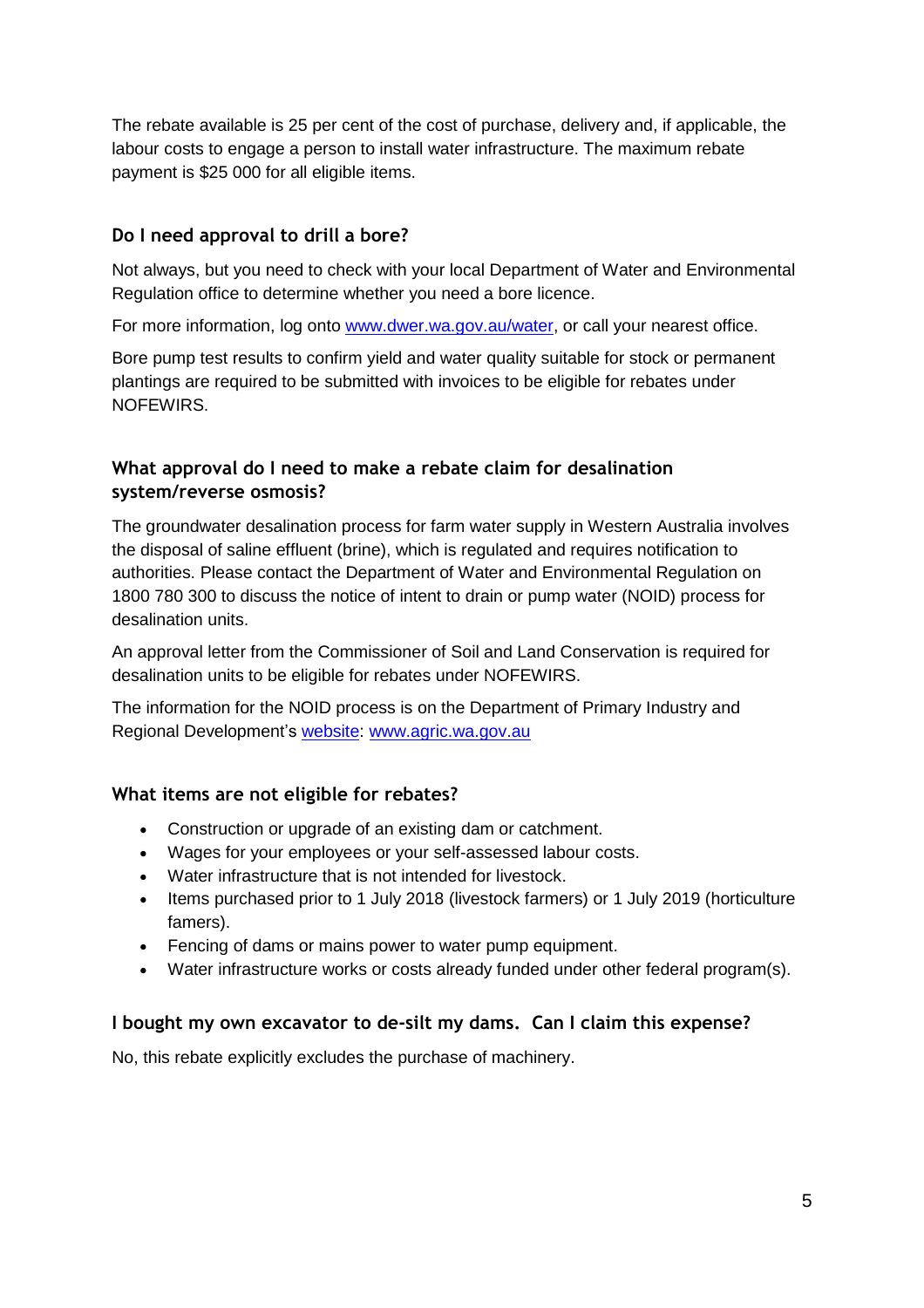## **What dates can I start claiming the rebate? Can I claim work I did in the past?**

Commercial livestock businesses and pastoralists can claim invoices for goods or services that are dated on or after 1 July 2018.

Commercial horticulture businesses can claim invoices for eligible goods and services that are dated on or after 1 July 2019.

These dates are determined by the Australian Government and are not open to negotiation at a state level.

Applications are processed in the order received, and may be submitted by farmers as soon as purchase and installation of eligible activities is achieved.

| Scheme year<br>reference | <b>Purchased</b><br>and installed<br>eligible<br>infrastructure<br>and activities | <b>Application</b><br>should be<br>submitted by | <b>Applies to</b>                                                                  |
|--------------------------|-----------------------------------------------------------------------------------|-------------------------------------------------|------------------------------------------------------------------------------------|
|                          | 1 July 2018 to<br>30 June 2019                                                    | 10 May 2019 to<br>30 June 2019                  | Primary (livestock) producers only                                                 |
| $\mathcal{P}$            | 1 July 2019 to<br>31 March 2020                                                   | 31 March 2020                                   | Primary (livestock) producers and<br>horticulture farmers (permanent<br>plantings) |
| 3                        | 1 April 2020 to<br>31 March 2021                                                  | 31 March 2021                                   | Primary (livestock) producers and<br>horticulture farmers (permanent<br>plantings) |

*Schedule for rebate application submission*

## **Can I claim equipment purchased before 1 July 2018 if the work did not start until after 1 July 2018?**

No, the work undertaken must link to expenses incurred and this must be on or after 1 July 2018 for livestock farmers or on or after 1 July 2019 for horticulture farmers (permanent plantings).

## **How are rebates calculated?**

Rebates are set at 25 per cent of the costs of the purchase and installation of eligible water infrastructure for delivery of water to livestock, to a maximum of \$25 000 per farm business or pastoral lease or horticulture business (permanent plantings).

On-farm water supply improvements for which a rebate is claimed must be installed as specified and paid for in full. Invoices or itemised receipts submitted to claim a rebate must be original or certified original documents and contain the following information:

- supplier's name
- supplier's ABN and contact details
- purchase date
- purchaser's name and address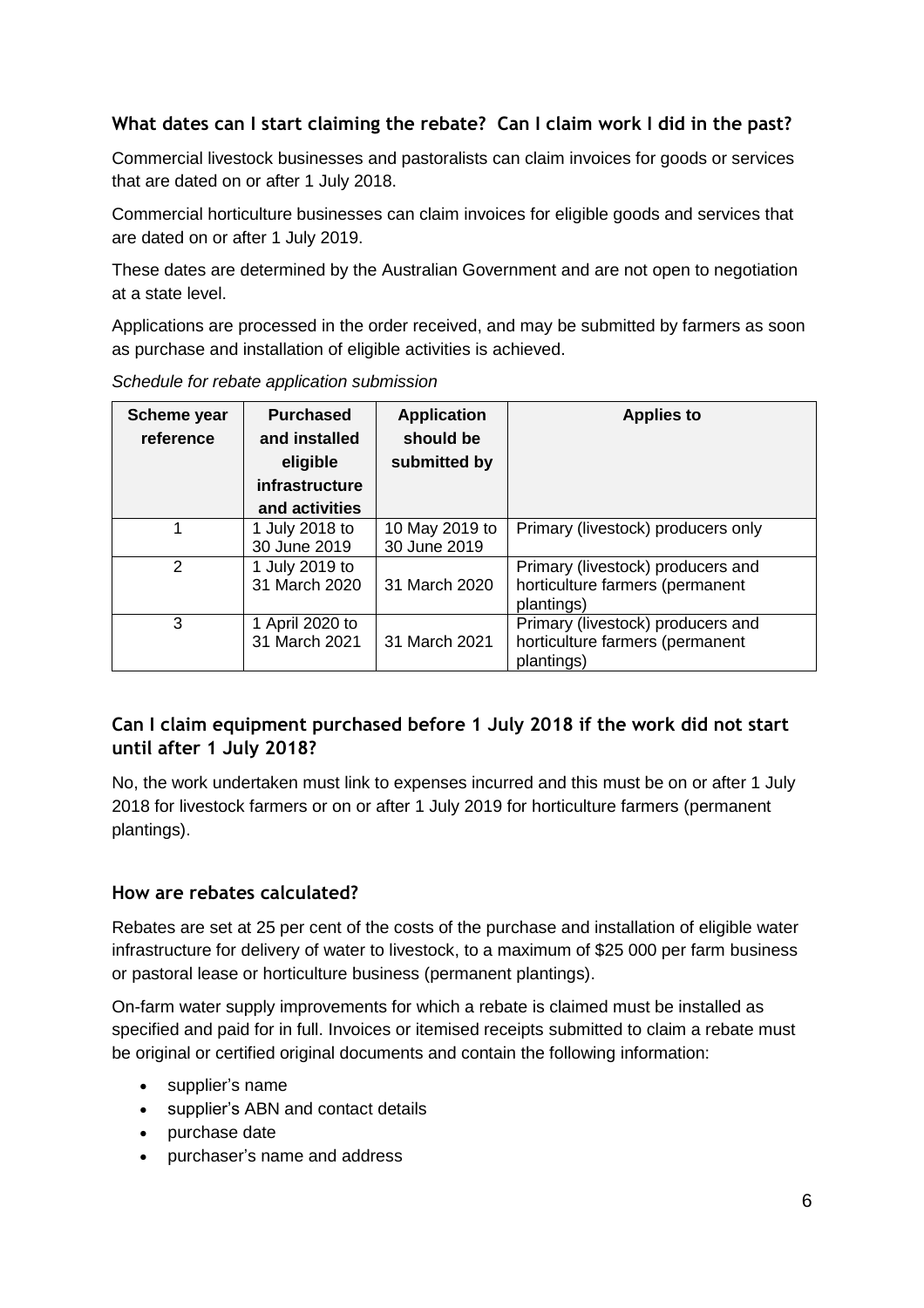- item details (make/model/size/quantity/capacity/description/etc.)
- purchase, freight and installation costs showing the amount due as paid in full (for invoices which do not include this information, a copy of the payment receipt must be attached to the claimed invoice).

#### **How are rebates paid?**

All rebates will be paid by Electronic Funds Transfer direct to the successful applicant's nominated bank account.

Completed applications will be placed in order of receipt in the queue for assessment against all eligibility criteria.

**Note**: Past financial assistance under a departmental or any other program is not an indicator of eligibility for future financial assistance under this scheme.

#### **What about GST?**

All rebates paid by the Department of Water and Environmental Regulation are subject to GST.

An applicant not registered for GST and unable to provide a valid, active ABN will not be eligible to claim rebates.

#### **Are tax invoices required for rebate payment?**

In certain circumstances, the agency making the payment (the Department of Water and Environmental Regulation) can raise a tax invoice on behalf of an applicant (supplier). This is known as a recipient created tax invoice. The department will issue these invoices on behalf of the applicant at the time of each rebate payment.

The department will provide the applicant with a copy of the recipient created tax invoice showing the amount of GST payable to the Australian Taxation Office. The applicant, not the department, is responsible for remitting the amount of GST shown on the recipient created tax invoice to the Australian Tax Office via their Business Activity Statement.

**Note**: The Department of Water and Environmental Regulation does not provide taxation or legal advice. You should not rely on any GST information contained in this booklet. If you have not already done so, we recommend that you seek expert advice on tax invoice requirements, the GST registration process and the general application of the GST to your business

## **How do I know if my application is successful?**

Once your application has been received you will receive an email advising you that your submission has been received, and you will be contacted if further information is required.

Applications are assessed against eligibility criteria in the order in which they are received.